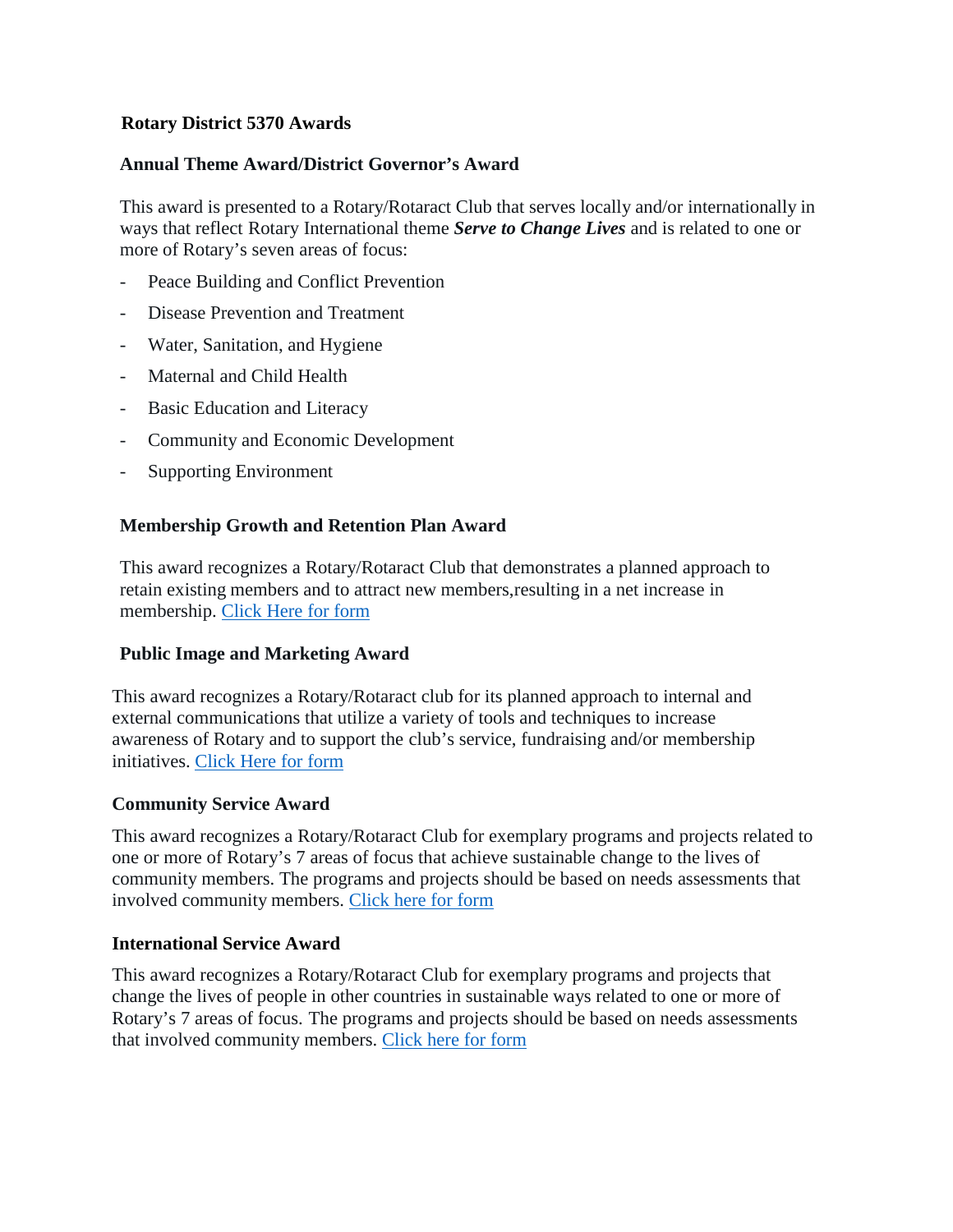## **Support for Youth Award**

This award recognizes a Rotary/Rotaract Club for exemplary programs and projects related to one or more of Rotary's 7 areas of focus that supports youth in need, either locally or internationally. [Click here for form](https://clubrunner.blob.core.windows.net/00000050012/en-ca/files/sitepage/downloads/1-awards-nomination-form-2022/Awards-Nomination-Form-Rotary-District-5370-revised-fillable-.pdf)

## **Rotary/Youth Partnership Award**

This award recognizes a Rotary/Rotaract Club that partners with an Interact or Earlyact Club to meet community or international needs related to one or more of Rotary's 7 areas of focus. [Click here for form](https://clubrunner.blob.core.windows.net/00000050012/en-ca/files/sitepage/downloads/1-awards-nomination-form-2022/Awards-Nomination-Form-Rotary-District-5370-revised-fillable-.pdf)

### **Rotary Foundation Fundraising Award**

This award recognizes a club that develops and implements a strategy that results in an increase in its per capita giving to the Annual Fund. [Click Here for form](https://clubrunner.blob.core.windows.net/00000050012/en-ca/files/sitepage/downloads/2-awards-nomination-form-2022/2-Awards-Nomination-Form-Rotary-District-5370--fillable-.pdf)

## **End Polio Now Fundraising Award**

This award recognizes a club that develops and implements a strategy that results in an increase its per capita giving to the End Polio Now Fund. [Click Here for form](https://clubrunner.blob.core.windows.net/00000050012/en-ca/files/sitepage/downloads/2-awards-nomination-form-2022/2-Awards-Nomination-Form-Rotary-District-5370--fillable-.pdf)

## **Frank Devlyn Award**

This award is presented annually to the club that creates meaningful employment opportunities for individuals with development disabilities at a rate greater than five percent of club membership. The winner is selected by Inclusion Alberta.

### **Vinny Jacques Award**

This memorial award recognizes the Rotary/Rotaract Club with the most registrations sponsored toward each youth program; RYPEN, RYLE. This award is meant to encourage Clubs who are investing in our youth and the programs we offer. The award is one free sponsorship to the next in person event.

### **Individual Awards**

# **AVENUES OF SERVICE AWARD (DISTRICT-LEVEL)**

The Avenues of Service Award recognizes the efforts of individual Rotarians and Rotaractor's in each of Rotary's five Avenues of Service: Club Service, Vocational Service, Community Service, International Service, and Youth Service.

Click here to access [online nomination form.](https://rotary.qualtrics.com/jfe/form/SV_4V0rQ6ijj6qu9pj)